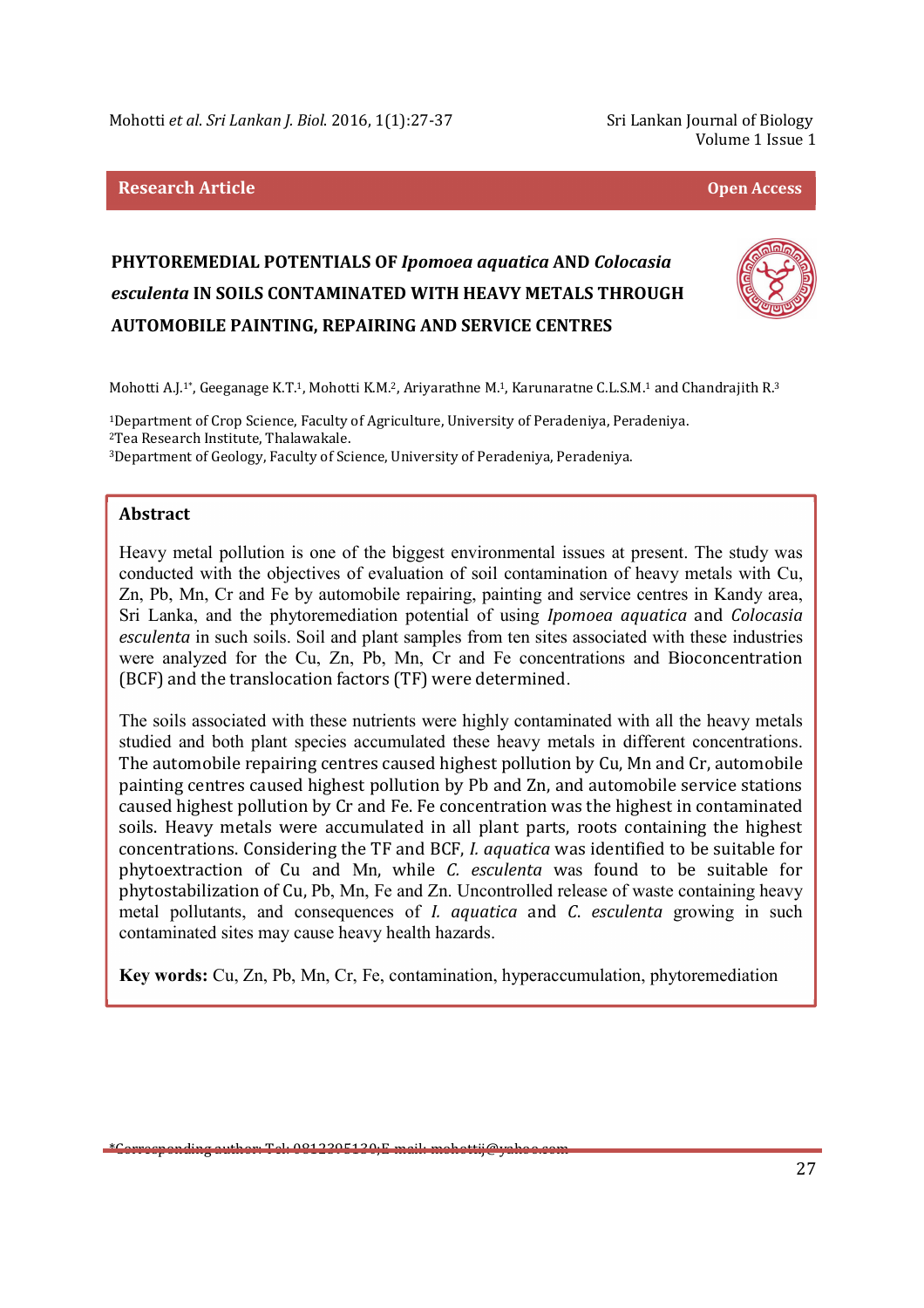## **1. Introduction**

Heavy metals are amongst the most toxic contaminants in the environment. They are defined as elements with metallic properties and an atomic number more than 20 (Tangahu *et al*., 2011). Anthropogenic activities such as industries, energy production, constructions, vehicle exhaust, waste disposal, as well as coal and fuel combustion cause production of heavy metals (Li *et al*., 2001; Bai *et al*., 2008). Dispersion of these heavy metals to non contaminated areas occurs in many different ways, while contributing towards contamination of the ecosystem (Gaur and Adholeya, 2004). A large number of sites worldwide have already been contaminated with high concentrations of heavy metals, making these sites unsuitable for any potential use. This problem is more severe in developing countries such as Sri Lanka, where strict monitoring mechanisms on the waste disposal to the environment from industries do not exist. Therefore, it is an urgent matter to find effective and affordable remediation technologies to clean the contaminated environment.

Heavy metals usually do not undergo biodegradation, instead accumulate in living organisms causing bioaccumulation followed by health issues (Pehlivan *et al.,*  2009). Their soil residence may have negative effects on plant growth, ground cover and soil microflora (Roy *et al*., 2005). Therefore, heavy metals should be removed physically or be transformed into nontoxic compounds.

\*Corresponding author: Tel: 0812395130;E-mail: mohottij@yahoo.com Though several methods have been used to clean up the environment, most of them are costly and do not yield optimum

results. Remediation of heavy metal contaminated soil involves chemical and thermal methods or excavation and subsequent disposal to landfill sites. However, most of these technologies are expensive, technically complex and difficult to apply (Rukhshaee *et al*., 2009); hence their implementation in countries such as Sri Lanka is not feasible. In this context, phytoremediation can be considered as an effective and affordable solution to remove heavy metals from contaminated soils.

Phytoremediation is the technology that uses selected plants to clean up contaminants from soils, sediments and water (Tangahu *et al*., 2011). This technology uses exceptional metal accumulating capacity of some plants, which are known as 'hyperaccumulators' that tolerate high concentrations of heavy metals in their systems (Chaney, 1983; Baker *et al*., 2000). These hyperaccumulators have extremely high capacity to uptake metals, together with the translocation, bioaccumulation and constant degradation abilities (Hinchman *et al*., 1998). Plant species that are able to survive in contaminated soils rich in Zinc (Zn), Copper (Cu), Lead (Pb), Cadmium (Cd), Nickel (Ni), Chromium (Cr), and Arsenic (As) are divided into two main groups; pseudometallophytes that grow on both contaminated and noncontaminated soils and the absolute metallophytes that grow only on metalcontaminated and naturally metal-rich soils (Baker, 1987).

Many plant species have been identified of having hyperaccumulation properties. *Ipomoea reptans* (Water spinach), *Eichhornia crassipes* (water hyacinth), *Salvinia molesta, Ipomoea aquatica*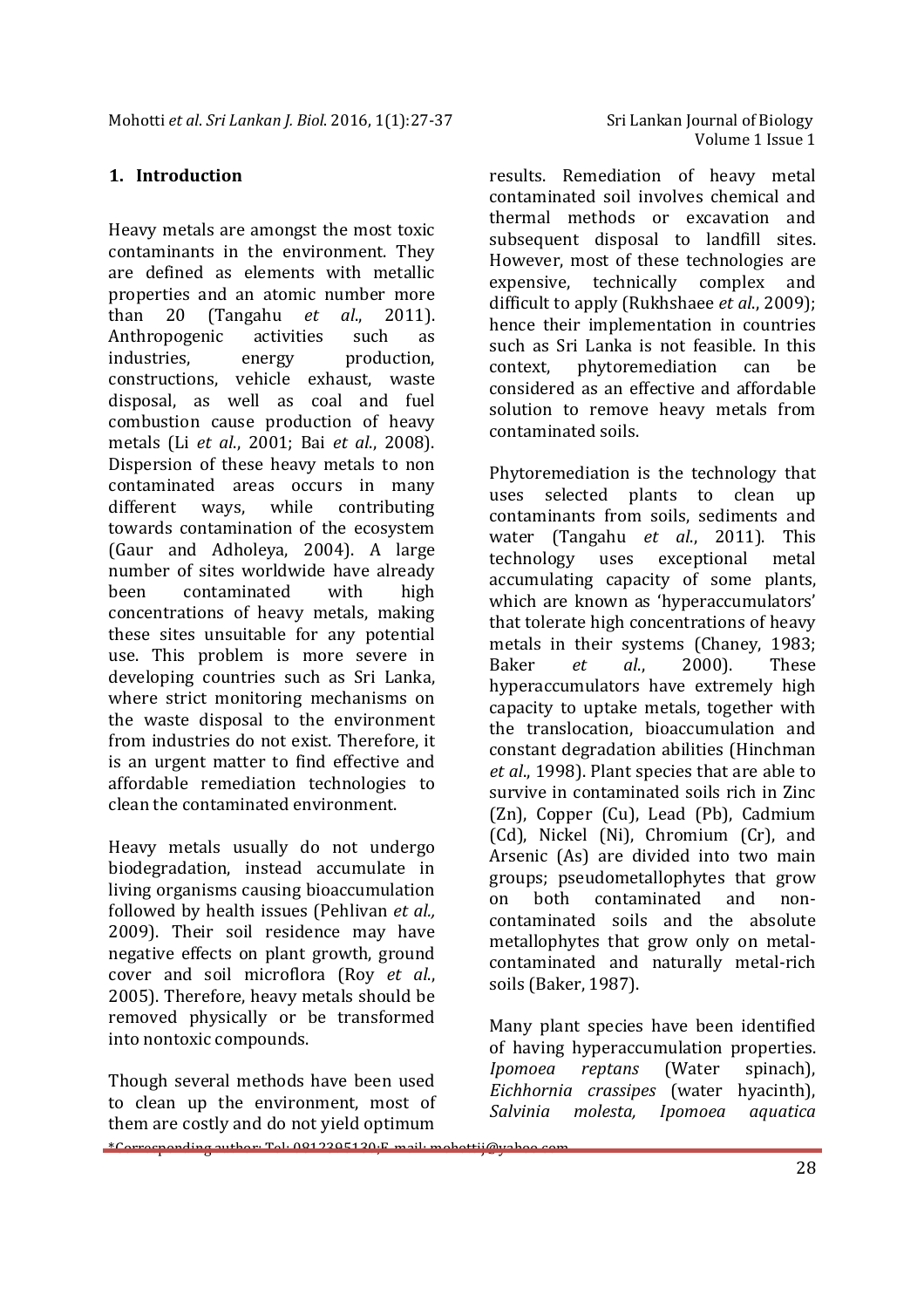(Kankun) and *Colocasia esculenta*  (Habarala) are some examples that have the potential of hyperaccumulation of heavy metals. Some of these species are found to be quite effective in remediating contaminated areas (Reeves and Baker, 2000; Mahamud *et al*., 2008; Bindu *et al*., 2010; Kruatrachue *et al*., 2015; Mazumdar and Das, 2015). Results of many studies have proven that *I. aquatica and C. esculenta* have the potential to remediate contaminated soil, water and sediments. *C. esculenta* is also a promising plant species for remediation of waste water polluted with Pb and Cd (Bindu *et al*., 2010).

There are many large and small scale industries in Sri Lanka where the wastes containing high amounts of heavy metals are directly released to the environment. Some of the above mentioned hyper accumulators grow in such environments naturally; hence, they can be used effectively for phytoremediation.

Present study was executed with the objective of assessing the heavy metal accumulation of soils in land areas near automobile painting, servicing and repairing centres in the Kandy area of Sri Lanka, and to evaluate the phytoremediation potential of *I. aquatica*  and *C. esculenta* of such soils.

## **2. Material and Methods**

This study was carried out from July to September 2011 at the Department of Crop Science, Faculty of Agriculture, and Department of Geology, Faculty of Science, University of Peradeniya. Sampling was done in the Kandy area of Sri Lanka, located at 7.2955˚N and 80.6356˚E at an average elevation of 506

m. Locations of three common small-scale industries, i.e. automobile painting, automobile repairing and automobile service centres were selected for the study, since there is no monitoring mechanism of the release of waste to the environment from these industries. All these locations were within or in close proximity to the Kandy municipal area and located in lowlands which were prone to water logging during the rainy season. Ten of such sites, including four automobile repairing, three automobile painting and three automobile service centres were selected for the study.

*I. aquatica* and *C. esculenta* were found to be commonly growing in all the above sites. Soil and plant samples of *I. aquatica*  and *C. esculenta* were collected from lower elevation of these sites, where stored water flows in. Samples were collected in four replicates from each site. Soil and plant samples were also collected from upper elevations of the industries where no contamination from industries was evident due to stored water runoff and these were considered as controls. The plant samples were oven dried at 73<sup>0</sup>C to a constant weight. Dry weight was taken using an analytical balance. Dried plant samples were ground using a grinder and sieved through using 1mm mesh sieve. The soil was air dried to a constant weight, ground using a mortar and a pestle, and sieved using a 1mm mesh sieve.

Soil and plant samples (500mg each) were digested using  $67\%$  HNO<sub>3</sub> at  $150\degree$ C for 8 hours (Hseu, 2004) in a furnace (Thermolyne 62700). The samples were read against standard solutions of Pb, Fe, Cr, Mn, Zn, and Cu using an atomic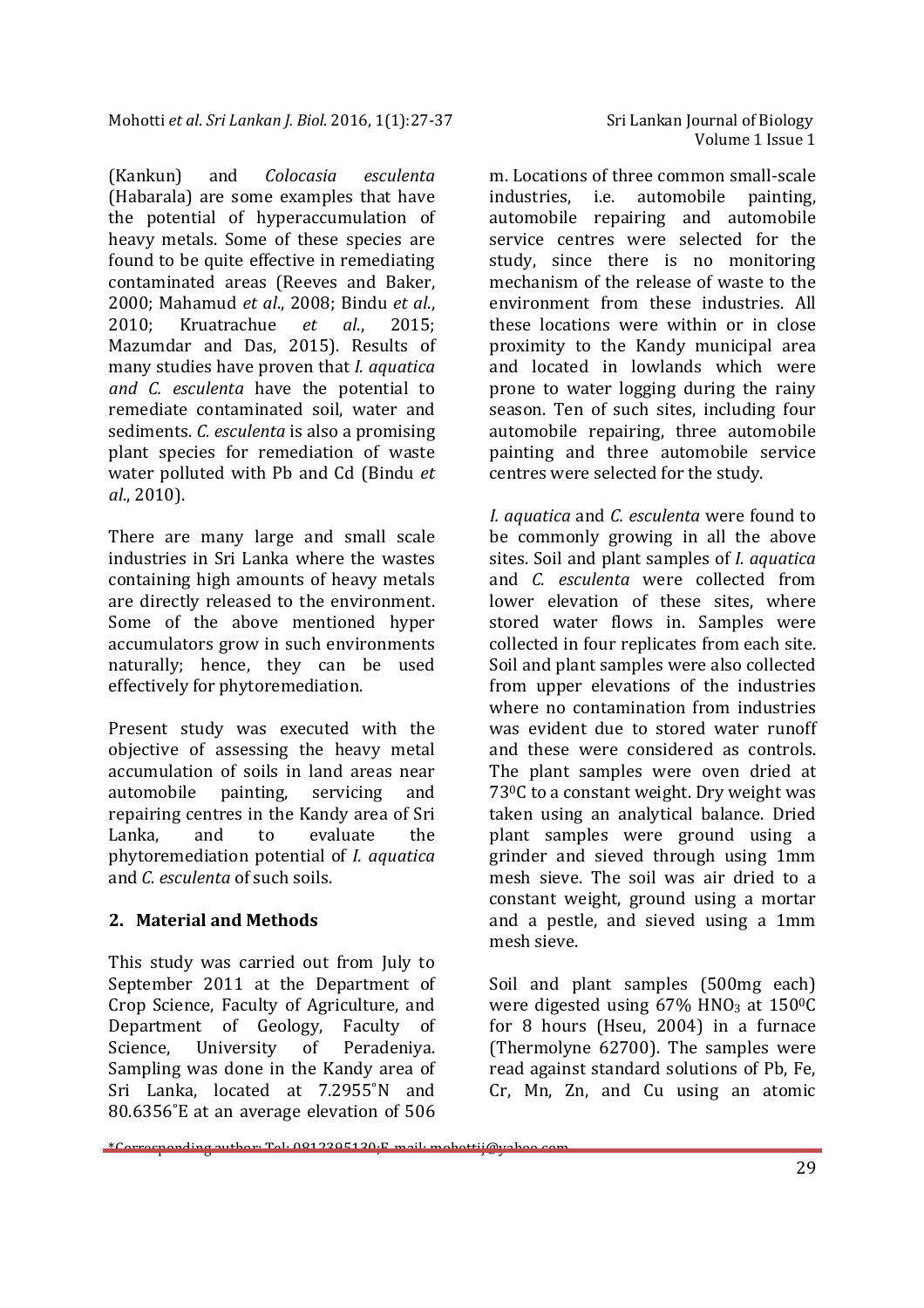absorption spectrophotometer (Avrian AA240FS).

The ability to translocate metals from roots to above ground parts of the plants were evaluated by means of the bioconcentration factor (BCF), which is defined as the ratio of metal concentration in the roots to that in soil ([metal] root/ [metal] soil). The translocation factor (TF) was calculated as the ratio of metal concentration in the shoots to that in roots ([Metal] shoot/ [Metal] root) (Stephen *et al*., 2013).

Data were analyzed using Analysis of Variance and the mean separation was done using Duncan's multiple range test, using SAS statistical package.

### **3. Results**

The mean concentrations of different heavy metals in the soil and plant samples collected from the three different types of industrial sites are given in Table 1, and their concentration as a percentage of the concentration in the control sites are given in Table 2.

|  | <b>Table1.</b> The concentration of different heavy metals in plant and soil samples from |  |  |  |  |  |
|--|-------------------------------------------------------------------------------------------|--|--|--|--|--|
|  | different experimental sites and control sites.                                           |  |  |  |  |  |

| Site                   | Sample Type  | Concentration of Heavy Metals (mg/kg) |                  |     |    |       |     |  |  |
|------------------------|--------------|---------------------------------------|------------------|-----|----|-------|-----|--|--|
|                        |              | Cu                                    | Pb               | Mn  | Cr | Fe    | Zn  |  |  |
| Automobile             | Soil         | 87                                    | 7.85             | 500 | 82 | 45848 | 110 |  |  |
| repairing              | I. aquatica  | 206                                   | 2.38             | 760 | 49 | 22234 | 69  |  |  |
|                        | C. esculenta | 243                                   | 8.65             | 692 | 58 | 8216  | 87  |  |  |
| Automobile<br>painting | Soil         | 59                                    | 10.92            | 384 | 62 | 26198 | 118 |  |  |
|                        | I. aquatica  | 83                                    | 5.67             | 488 | 41 | 21669 | 192 |  |  |
|                        | C. esculenta | 89                                    | 7.08             | 275 | 44 | 7337  | 187 |  |  |
| Automobile<br>service  | Soil         | 109                                   | 6.33             | 577 | 81 | 27024 | 108 |  |  |
|                        | I. aquatica  | 102                                   | 4.67             | 325 | 57 | 17574 | 71  |  |  |
|                        | C. esculenta | 104                                   | 6                | 328 | 53 | 45014 | 43  |  |  |
| Control                | Soil         | 11                                    | $\Omega$         | 23  | 23 | 293   | 82  |  |  |
|                        | I. aquatica  | 17                                    | $\theta$         | 23  | 18 | 239   | 337 |  |  |
|                        | C. esculenta | 69                                    | $\boldsymbol{0}$ | 25  | 23 | 316   | 441 |  |  |

Results showed that soils and plants of each site contained high concentrations of the heavy metals studied (Cu, Pb, Mn, Cr and Fe) compared to the control (Table 1). The mean accumulation of Cu, Pb, Mn, Cr, Fe in soil were 672%, 837%, 2015%,

\*Corresponding author: Tel: 0812395130;E-mail: mohottij@yahoo.com

228% and 11180% respectively compared to the control, irrespective of the industry. When taken as an average in each industry, the highest contaminations of Cu, Mn and Cr were from the automobile repairing centres compared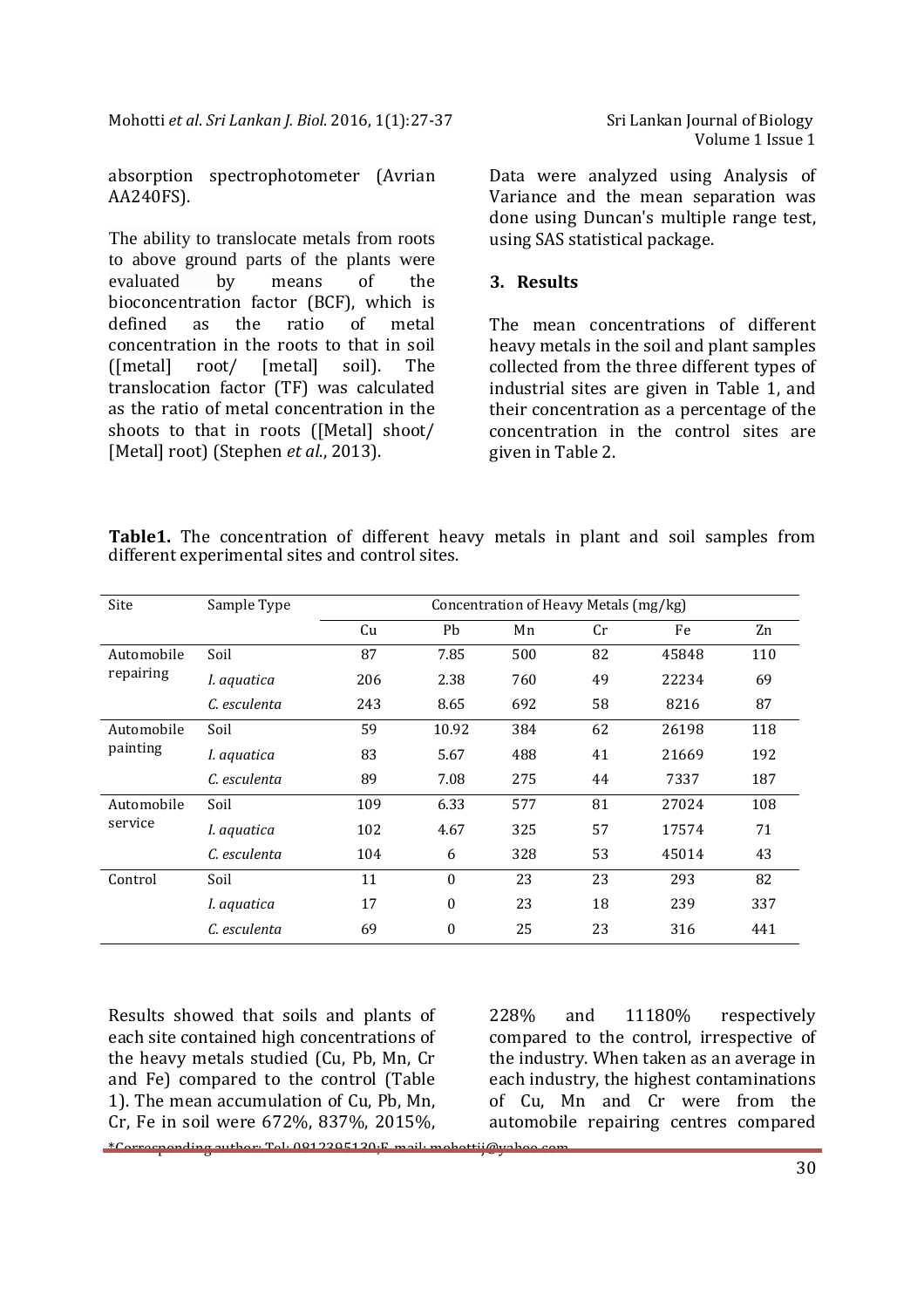to the other two industries. Automobile painting centres mostly caused pollution by Pb, whilst pollution by Cr and Fe was mostly by the automobile service stations compared to the other industries considered. Of all the heavy metals considered, the highest concentrations were with Fe, followed by Mn (Table 2). The only heavy metal that did not show a

difference with the industries and control was Zn; The Zn accumulation in different plant species and industries did not show any trend. All other heavy metal concentrations in plants were higher than in the control. However, the differences in the concentrations of heavy metals between different industries were not statistically significant.

**Table 2.** The concentration of heavy metals in plants and soil samples in experimental sites as a percentage of their concentration compared to control sites.

| Industrial               |              | Concentration of Heavy Metals (%) |      |      |     |       |       |  |  |  |
|--------------------------|--------------|-----------------------------------|------|------|-----|-------|-------|--|--|--|
| site                     |              | Cu                                | Pb   | Mn   | Cr  | Fe    | Zn    |  |  |  |
| Automobil<br>e repairing | Soil         | 691                               | 785  | 2073 | 259 | 15561 | 34    |  |  |  |
|                          | I. aquatica  | 1148                              | 238  | 3133 | 171 | 9203  | $-80$ |  |  |  |
|                          | C. esculenta | 253                               | 865  | 2693 | 155 | 2503  | $-80$ |  |  |  |
| Automobil<br>e painting  | Soil         | 436                               | 1092 | 1567 | 170 | 8849  | 44    |  |  |  |
|                          | I. aquatica  | 405                               | 567  | 1975 | 128 | 8966  | $-43$ |  |  |  |
|                          | C. esculenta | 29                                | 708  | 1009 | 93  | 2225  | $-58$ |  |  |  |
| Automobil<br>e service   | Soil         | 889                               | 633  | 2405 | 255 | 9131  | 32    |  |  |  |
|                          | I. aquatica  | 516                               | 467  | 1280 | 214 | 7253  | $-79$ |  |  |  |
|                          | C. esculenta | 51                                | 600  | 1224 | 132 | 14167 | $-90$ |  |  |  |

The concentrations of the individual heavy metals in different parts of the two species of plants considered, are shown in figures 1 a to f.

Fe was accumulated in largest quantities in both species, under the present conditions, followed by Mn and Cu. Lowest concentrations were with Pb. In both species, roots accumulated more

heavy metals followed by stems. In general, concentrations of the heavy metals in leaves were lower than in roots and stems. Cr, Fe and Zn concentrations in leaves of both species were very low despite high concentrations in stems and roots. Further, in the leaves concentrations of Cr, Fe and Zn were less than the concentrations of Cu, Pb and Mn, comparable to that of the roots and stems.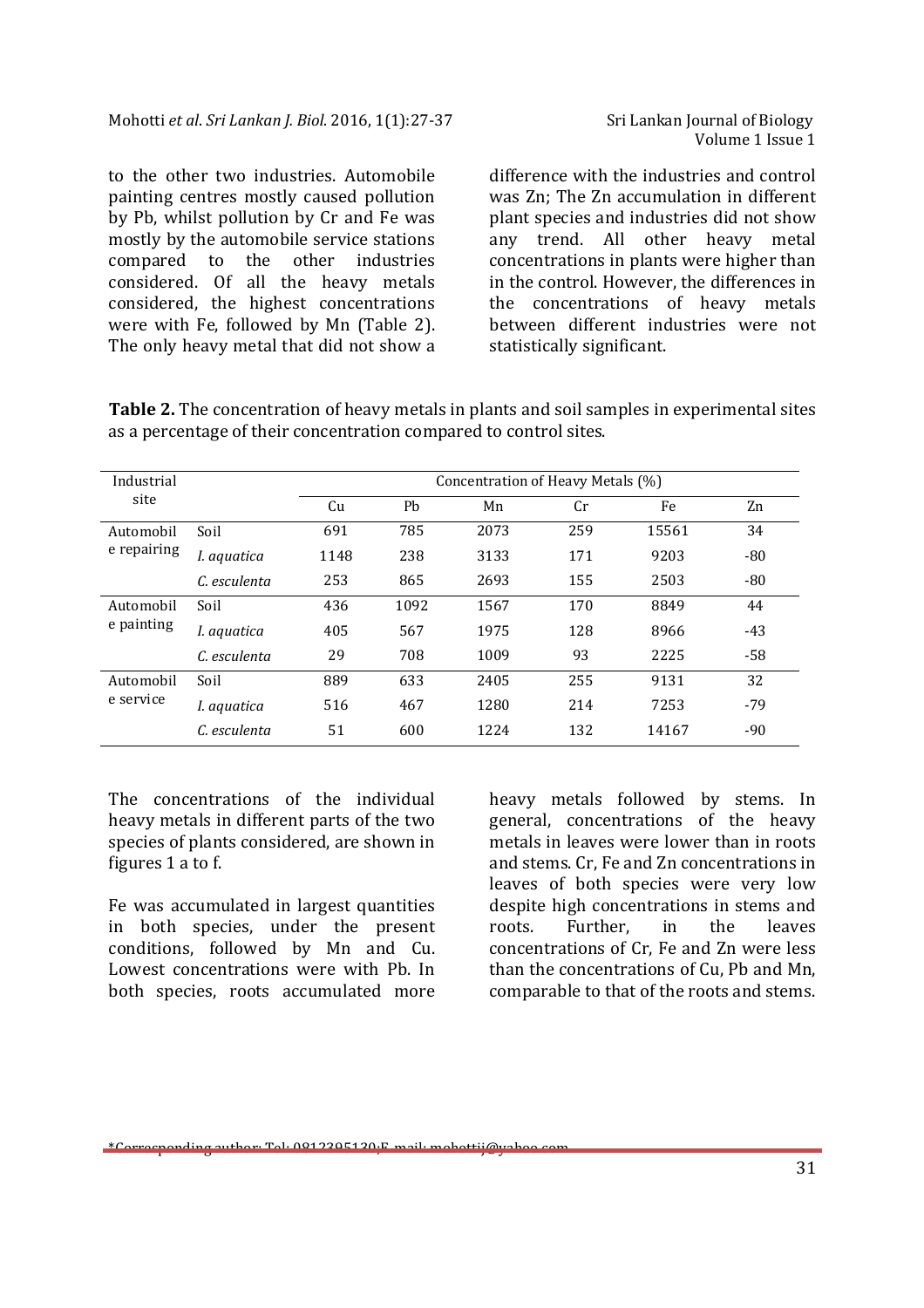Volume 1 Issue 1



**Figure 1.** The concentrations of heavy metals in different parts of *I. aquatica* and *C. esculenta* plant species (a) Cu, (b) Pb, (c) Mn, (d) Cr, (e) Fe and (f) Zn

#### **4. Discussion**

#### 4.1 *Heavy metals in the soil and plants*

\*Corresponding author: Tel: 0812395130;E-mail: mohottij@yahoo.com All the three industries caused pollution of the soil by heavy metals. Heavy metals such as Pb are known to be present in

fuel, which is used in its purification (Harrison and Laxen, 1981; Culbard *et al*., 1988; Ho and Tai, 1988). It is also contained in paints. Hence, a most probable source of such contamination of Pb may be waste gasoline. Scraping of the old paint, removal of used oils, washing of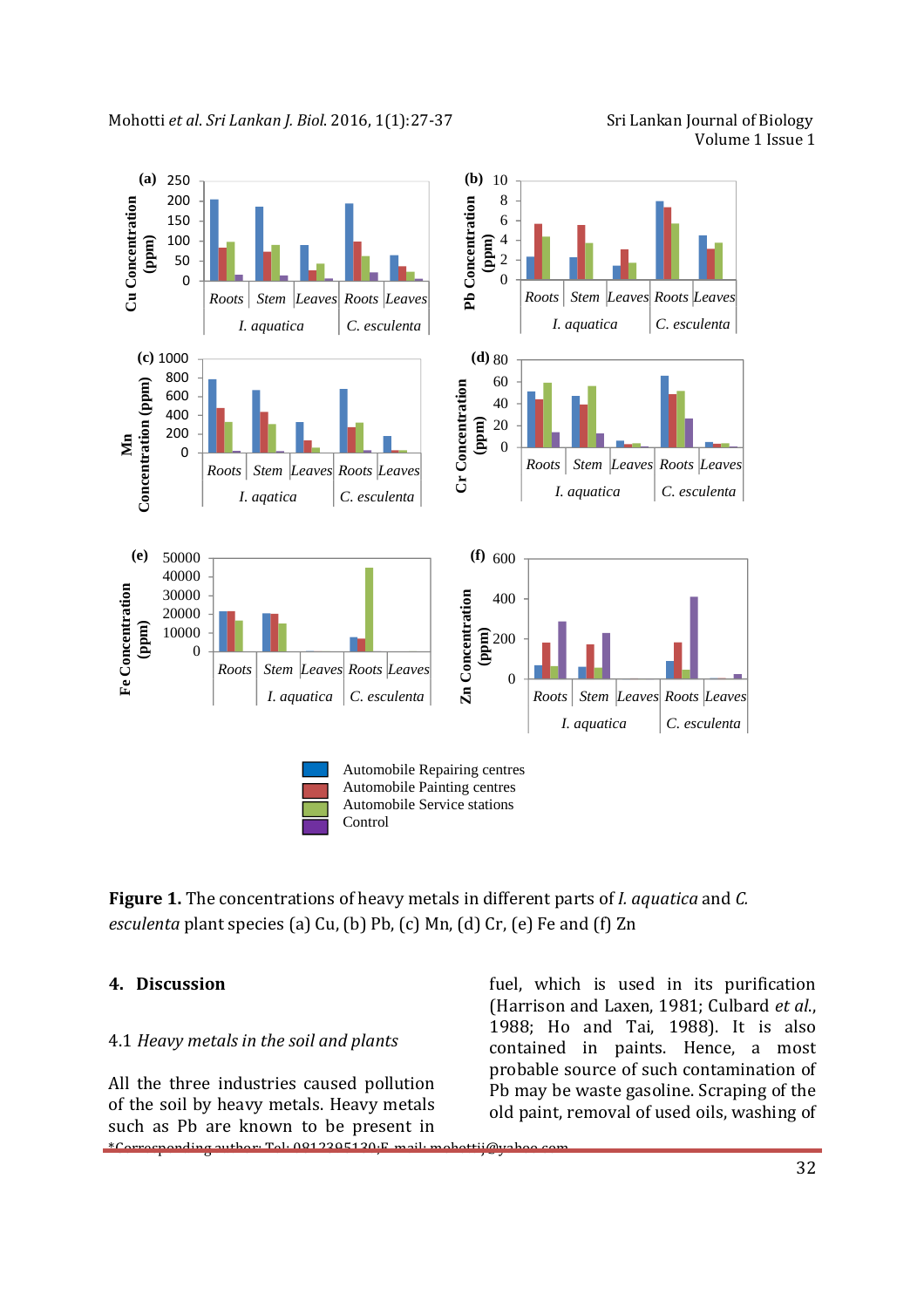different automobile parts and *ad-hoc* releasing them to the environment may have caused these contaminations in the soil. The accumulation of some of these heavy metals was quite alarming, such as Fe and Mn, since they were present in extremely high concentrations compared to the control. These metals are very commonly used in various alloys in automotive industries and spare parts, and could contaminate the soil upon their cleaning and rusting. Contamination of water bodies by these heavy metals may be possible, which may lead to more severe long lasting problems. The statistical non-significance of the differences in heavy metals between different industries may be due to the variation between the different locations.

According to the percentages given in table 2, it is very clear that all three industrial sites have high concentrations of heavy metals compared to the control, indicating that industries have released their waste directly to the environment. The highest percentage was recorded for Fe, followed by Mn and Cu. When heavy metals present in the soil, they were taken up by both plant species studied, and accumulated, as shown in Tables 1 and 2. This was true for all the heavy metals studied, as the concentrations were highest than in the control, indicating bioaccumulation (Table 1). In many situations, the plants contained higher concentrations of heavy metals than the soil in the same locations. Both plant species appeared to be healthy under high concentration of heavy metals without showing any toxicity symptoms.

Though both plant species were exposed to same metal concentrations, their capabilities of accumulation varied with the metal. When the average value of the concentration of each heavy metal of the three locations was considered, the concentrations of Cu, Pb and Cr were higher in *C. esculenta* (145, 7, 52 mg/kg respectively) than in *I. aquatica* (130, 4, 49 mg/kg respectively), and the Mn, Fe and Zn concentrations were greater in *I. aquatica* ( 524, 20492, 110mg/kg respectively) than in *C. esculenta* (432, 20189, 105 mg/kg respectively), irrespective of the industry. In *I. aquatica,*  Mn, Fe, Cu, Zn, Pb and Cr concentrations were in the range of 325-760 ppm,17574- 22234 ppm 83-206 ppm, 69-192 ppm, 2.38-4.67 ppm and 41.00-56.50 ppm respectively and in *C. esculenta* they were in the range of 275-692 ppm, 7336- 45014ppm, 89-243 ppm and 47-187ppm, 6.00-8.65 ppm and 43.92-58.00 ppm respectively. The Cu concentrations were larger than in the soil in both these species, and the Mn concentration was larger in *I. aquatica* than in the soil.

The ratio of different heavy metals in the roots of the two species considered was close to 1, indicating similar capacities of accumulation of the heavy metals by both species. However, there were two exceptions, i.e., near the automobile repairing industry where Pb accumulation was approximately 3.6 times greater in C. *esculenta* than in *I. aquatica,* and near the automobile repairing and painting industries Fe accumulation was about 2.7-2.9 times higher in C. *esculenta* than in *I. aquatica*.

## 4.2 *Heavy metal accumulation and translocation*

Results showed that after uptake of heavy metals from the contaminated soil into the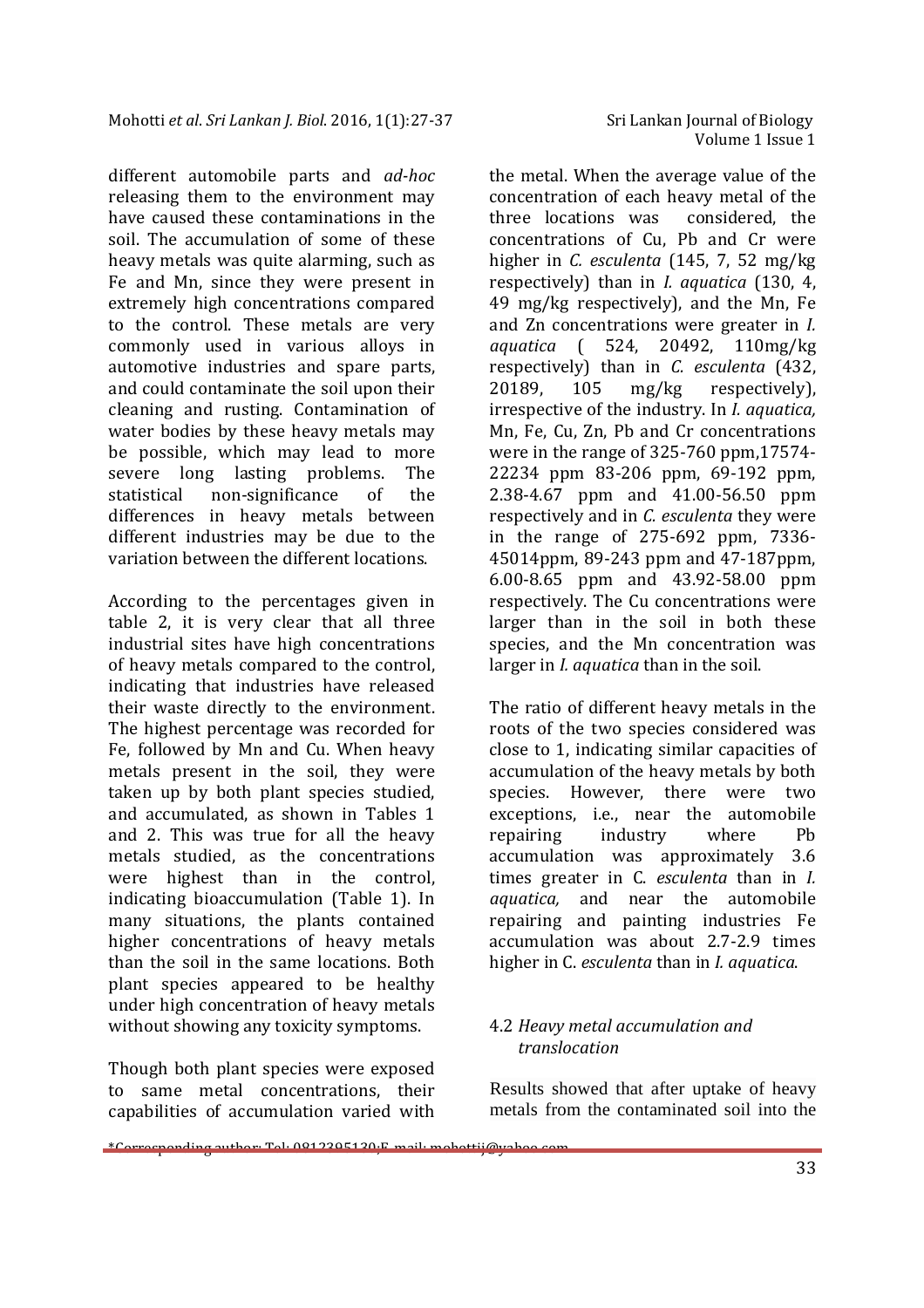roots of the plants, they were translocated to different plant parts in lower concentrations. The fact that all heavy metal concentrations in leaves were significantly lower than the concentrations in roots and stems suggested that the metals were bound to the root cells and their translocation to the leaves was limited. These results confirm some other earlier studies (Bindu *et al*., 2010). The higher concentrations of these heavy metals also suggest that these two species can be used in phytoremediation of the above metals. These have been suggested as potential phytoremediators of heavy Volume 1 Issue 1

metals such as Fe, Mn, Cr, Zn, Pb, Cu, Ni, and Cd in some other studies too (Reeves and Baker, 2000; Mahamud *et al.*, 2008; Bindu *et al*., 2010; Kruatrachue *et al.,* 2015; Mazumdar and Das, 2015).

The BCF and TF values were calculated to be used to evaluate the ability of plants to accumulate heavy metals (BCF) and to translocate (TF) (Table 3). These values are useful in determining whether these species could be used for phytoextraction and phytostabilization purposes as per Yoon *et al*. (2006).

**Table 3.** Bioconcentration (BCF) and translocation factors (TF) calculated for different heavy metals for *I. aquatica* and C. *esculenta* grown in heavy metal contaminated soil.

| Plant species |            | Cu  | Pb  | Mn  | U       | Fe   | Zn  |
|---------------|------------|-----|-----|-----|---------|------|-----|
| I. aquatica   | <b>BCF</b> | 2.4 | 0.3 | 1.6 | 0.7     | 0.6  | 1.6 |
|               | TF         | 1.4 | 1.6 | 1.3 | $1.0\,$ | 0.9  | 0.3 |
| C. esculenta  | <b>BCF</b> | 1.4 | 1.0 | 0.6 | 0.8     |      | 1.6 |
|               | TF         | 0.3 | 0.6 | 1.4 | 0.1     | 0.01 | 0.1 |

\*Corresponding author: Tel: 0812395130;E-mail: mohottij@yahoo.com Plants with both BCF and TF values greater than one have the potential to be used in phytoextraction. In addition, plants with BCF greater than one and TF less than one have the potential to be used for phytostabilization (Yoon *et al*., 2006). Phytoremediation technologies involve several mechanisms of phytoextraction, phytostabilization, rhizofiltration and phytovolatilization (Anon., 2009). Phytoextraction is the uptake of contaminants by plant roots and translocating them to shoots that can be harvested and burned gaining energy and recycling the metals from ash. Phytostabilization is defined as immobilization of contaminants in the soil

and groundwater through absorption and accumulation, adsorption onto roots or precipitation within the root zone preventing their migration in soil (Ibeanusi, 2004; Erdei *et al*., 2005; Erakhrumen and Agbontalor, 2007). Therefore, ability of plants to accumulate metals from soils can be estimated using BCF, and their ability to translocate metals from roots to shoots can be measured using TF (Deng *et al*., 2004; Yoon *et al*., 2006).

In the present study, values of both BCF and TF were greater than 1 were recorded in *I. aquatica,* for Cu and Mn (Table 3). When the BCF values were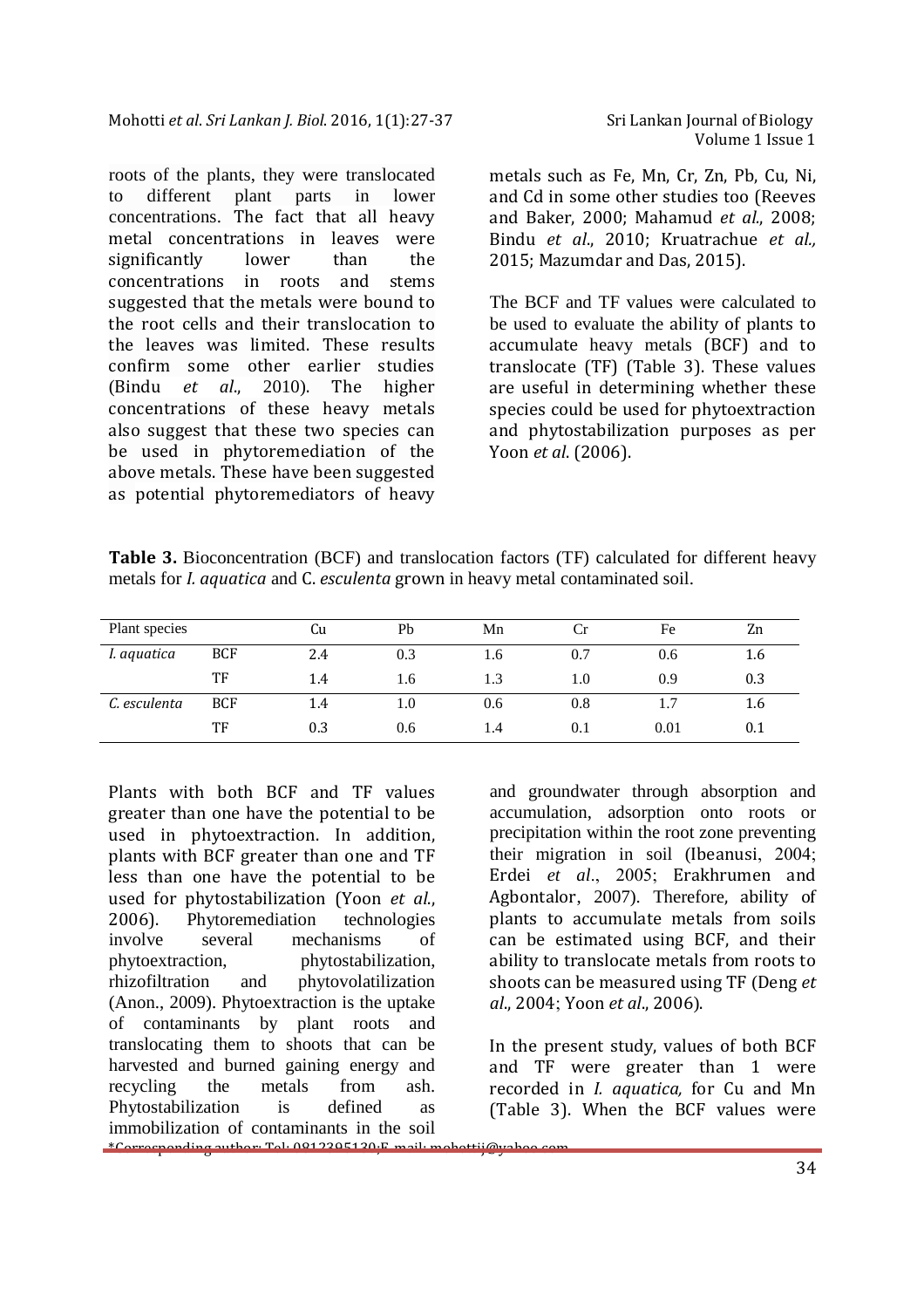greater than 1, the TF values were less than 1 in *C. esculenta* for Cu, Pb, Fe and Zn. Therefore, it can be inferred that amongst the tested plant species, *I. aquatica* was suitable for phytoextraction of Cu and Mn, while *C. esculenta* is suitable for phytostabilization of Cu, Pb, Mn, Fe and Zn.

*I. aquatica* and *C. esculenta* were used in this study, since these were the only common species to the sites examined. There were many other species growing in these sites which were not common in both sites. These plants also did not show any apparent toxicity symptoms despite quite high concentrations of heavy metals. Testing such species for their phytoremediation potential will also be very useful.

However, *I. aquatica* and *C. esculenta*  should be used for phytoremediation purposes with caution, since both are edible species. *I. aquatica is* a commercially cultivated popular green vegetable in Sri Lanka, which has a high domestic demand as well as a demand from hotels and restaurants. *C. esculenta* is also consumed as a root vegetable in rural areas. Consumption of these plant species growing in polluted soils could have direct impacts on health of local people. Green vegetables such as *I. aquatica*  growing wild in abandoned lands are collected by vendors due to the high prices during certain periods. Therefore, strict measures should be adopted against using these species growing in contaminated soils for human consumption. The study also emphasizes the importance of implementation of regulatory measures against environmental pollution as the uncontrolled release of pollutants to the

environment by various small scale industries cause accumulation of heavy metals in soil and plants, and may cause irreversible damage to the environment including the soil, its fauna, flora and humans.

## **5. Conclusion**

This study revealed that automobile repairing, painting and service centres cause high pollution of soils in Kandy, due to heavy metal contamination. The heavy metals such as Cu, Pb, Mn, Cr, Fe and Zn were present in such contaminated soils. It was also revealed that two edible plants, *I. aquatica* and *C. esculenta* absorb these heavy metals and accumulate them. Concentration of all the above mentioned heavy metals were higher in roots than in shoots indicating that these metals were bound to the root cells and their translocation to the leaves was limited. It was also found out that *I. Aquatica* is suitable for phytoextraction of Cu and Mn, while *C. esculenta* is suitable for phytostabilization of Cu, Pb, Fe and Zn. People should be cautioned about using these species growing in contaminated soils as a food, since they can contain high levels of heavy metals.

#### **References**

Anonymous (2009) Interstate Technology and Regulatory Council, Phytotechnology Technical and Regulatory. Guidance and Decision Trees. http://www.itrcweb.org/guidancedocument.asp?  $TID=63$ .

Bai, J., Cui, B., Wang, Q., Gao, H. and Ding, Q. (2008) Assessment of heavy metal contamination of roadside soils in Southwest China. *Stochastic Environmental Research and Risk Assessment.*DOI 10.1007/s00477-008-0219-5.

Baker, A.J.M. (1987) Metal tolerance, *New Phytologist* **106**: 93-111.

```
*Corresponding author: Tel: 0812395130;E-mail: mohottij@yahoo.com
```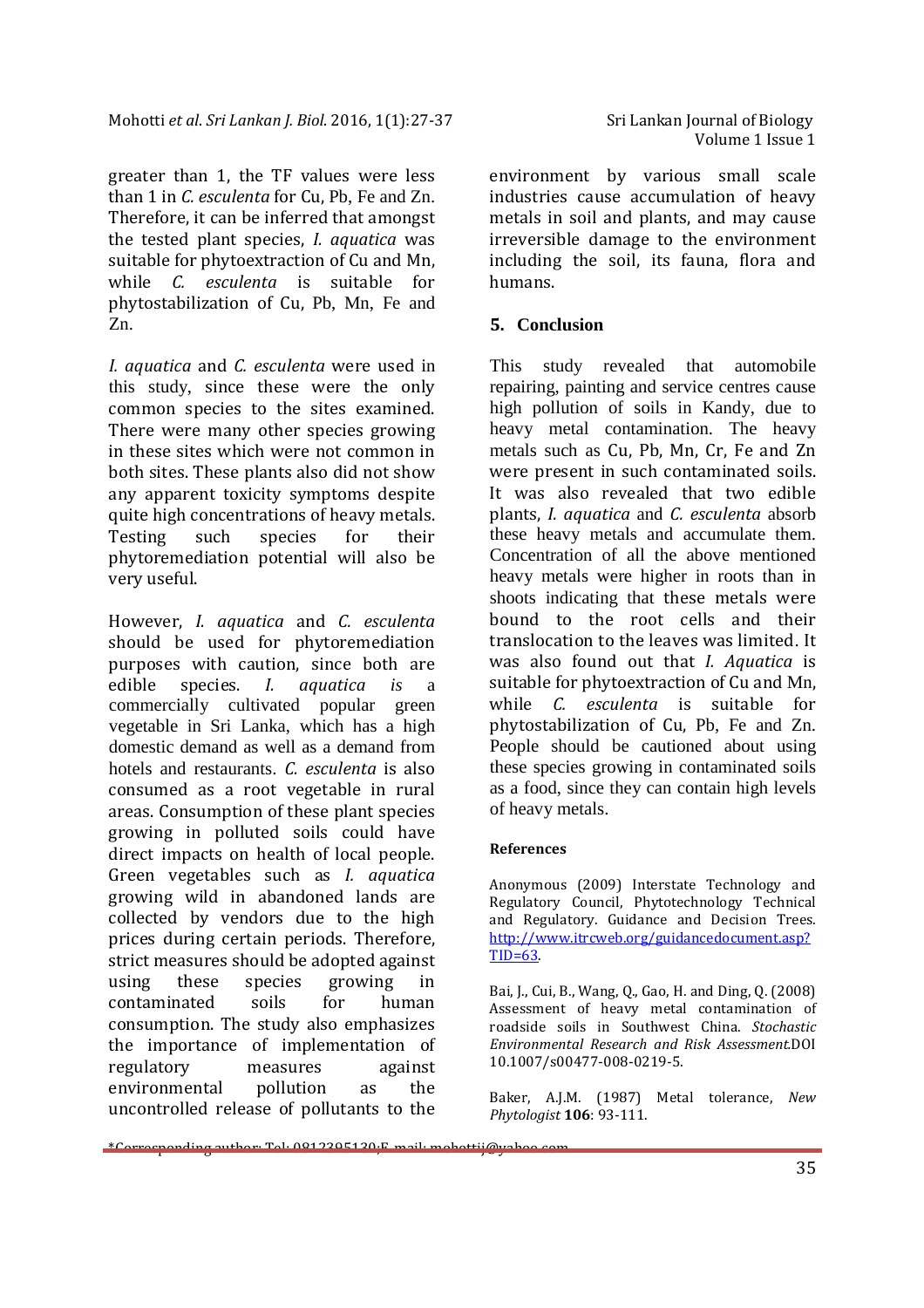Baker, A.J.M., McGrath, S.P., Reeves, R.D. and Smith, J.A.C. (2000) Metal hyperaccumulator plants: a review of the ecology and physiology of a biochemical resource for phytoremediation of metal-polluted soils. In: N. Terry and G. Banuelos (eds), *Phytoremediation of contaminated Soil and Water*. pp. 85-107, Lewis Publishers, Boca Raton, FL.

Bindu, T., Sumi, M.M. and Ramasamy, E.V. (2010) Decontamination of water polluted by heavy metals with Taro (*Colocasia esculenta*) cultured in a hydroponic NFT system, *Environmentalist* **30**: 35.

Chaney R.L. (1983) Plant uptake of inorganic waste constitutes. In: Parr *et al*., (eds), *Land treatment of hazardous wastes*. pp. 50-76, Noyes Data Corporation, Park ridge, N.J.

Culbard, E.B., Thornton I., Watt, J., Wheatley, M., Moorcroft, S. and Thompson, M. (1988) Metal contamination in British urban dusts and soils, *Journal of Environmental Quality* **17**: 226-234.

Deng, H., Ye, Z.H. and Wong, M.H. (2004) Accumulation of lead, zinc copper and cadmium by 12 wetland plant species thriving in metalcontaminated sites in China, *Environmental Pollution* **132**: 29-40.

Erakhrumen, A. and Agbontalor, A. (2007) Review Phytoremediation: an environmentally sound technology for pollution prevention, control and remediation in developing countries, *Educational Research and Review*, **2 (7)**: 151–156.

Erdei, L., Mezˆ osi, G., M´ecs, I., Vass, I., Fˆoglein, F. and Bulik, L. (2005) Phytoremediation as a program for decontamination of heavy-metal polluted environment, *Acta Biologica Szegediensis*  **(49) (1-2)**: 75–76.

Gaur, A. and Adholeya, A. (2004) Prospects of arbuscular mycorrhizal fungi in phytoremediation of heavy metal contaminated soils, *Current Science*  **86 (4)**: 528–534.

Harrison, R.M. and Laxen, D.P.H. (1981) The physicochemical speciation of Cd, Pb, Cu, Fe and Mn in the final effluent of a sewage treatment works and its impact on speciation in the receiving river, Water Resources **15**:1053-1065.

Hinchman, R.R., Negri, M.C. and Gatliff, E.G. (1998) Phytoremediation: using green plants to clean up contaminated soil, ground water, and waste water. http://www.treemediation.com/Technical/Phyto remediation 1998.pdf. Retrieved in August 2016.

Ho, Y.B. and Tai K.M. (1988) Elevated levels of lead and other metals in roadside soil and grass and their use to monitor aerial metal depositions in Hong Kong, *Environmental Pollution* **49**: 37-51. Hseu, Z. (2004). Evaluating heavy metal contents in nine composts using four digestion methods. *Journal of Bioresource Technology*, **95**: 53-59.

Ibeanusi, V.M., (2004) Radionuclide Biological Remediation Resource Guide, United States Environmental Protection Agency. http://www.clu-in.org/download/remed/905b0 4001.pdf. Retrieved in August 2016.

Kruatrachue, M., Chayapan, P., Meetam, M. and Pokethitiyook, P. (2015) Phytoremediation potential of Cd and Zn by wetland plants, *Colocasia esculenta* L. Schott., *Cyperus malaccensis* Lam., and *Typha angustifolia* L., grown in hydroponics, *Journal of Environmental Biology* **36(5)**:1179- 1183.

Li, X.D., Poon C.S., Pui, S.L. (2001) Heavy metal contamination of urban soils and street dusts in Hong Kong. *Applied Geochemistry* **16**:1361-1368.

Mahamud, R., Inoue, N., Kasajima, S., and Shasheen, R. (2008) Assessment of Potential Indigenous Plant Species for the Phytoremediation of Arsenic-Contaminated Areas of Bangladesh, *International journal of Pytoremediation* **10(2)**: 119-132.

Mazumdar, K. and Das, S. (2015) Phytoremediation of Pb, Zn, Fe, and Mg with 25 wetland plant species from a paper mill contaminated site in North East India, *Environmental Science Pollution Research* **22**: 701. Pehlivan, E., O¨ zkan, A.M., Dinc¸ S., and Parlayici, S. (2009) Adsorption of Cu2+ and Pb2+ ion on dolomite powder, *Journal of Hazardous Materials*  **167 (1–3)**: 1044–1049.

Rakhshaee, R., Giahi, M. and Pourahmad, A. (2009) Studying effect of cell wall's carboxyl-carboxylate ratio change of *Lemna minor* to remove heavy

```
*Corresponding author: Tel: 0812395130;E-mail: mohottij@yahoo.com
```